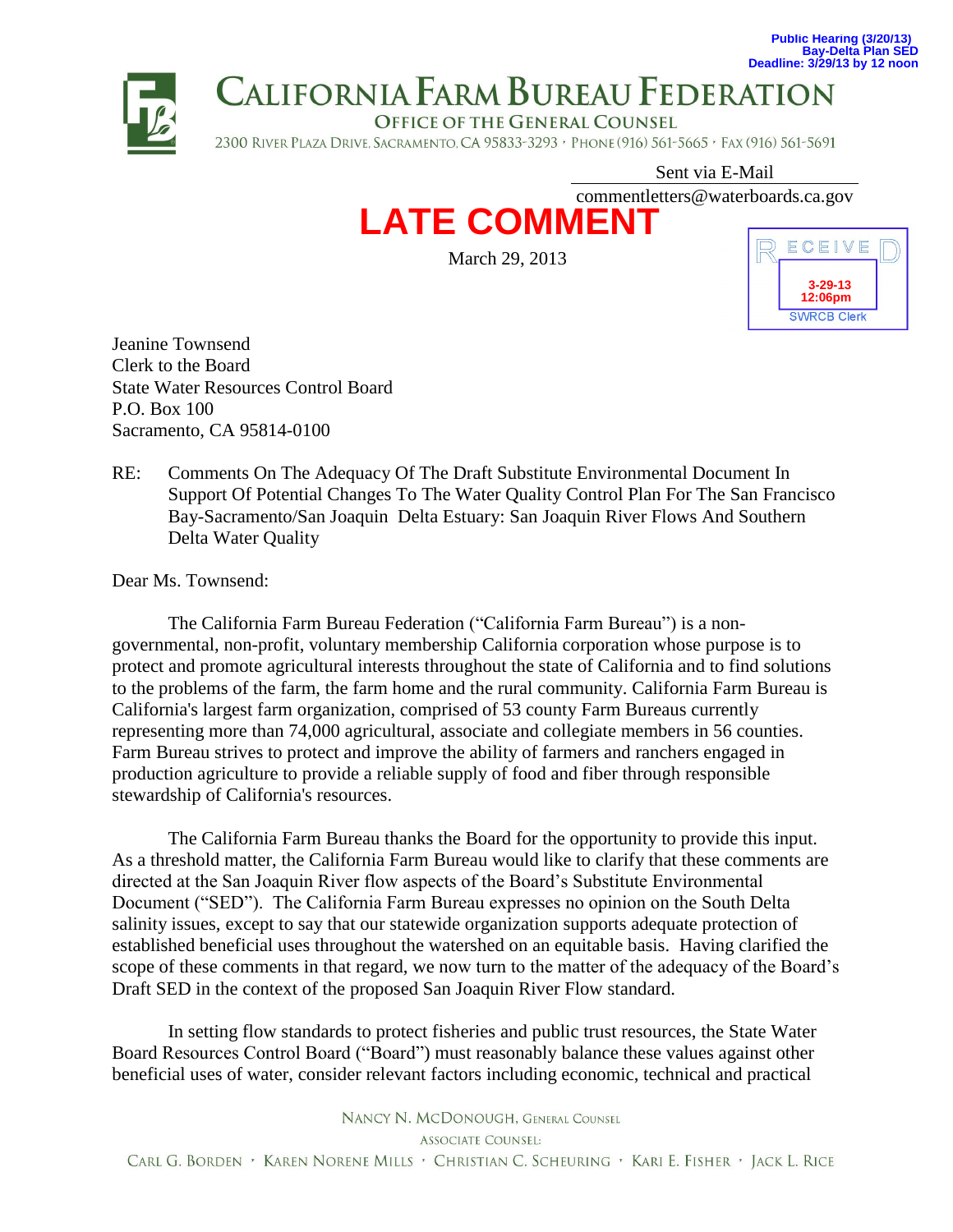feasibility, potential impacts to legal water users of water, environmental impacts under the California Environmental Quality Act ("CEQA"), etc. To properly balance competing demands, the Board must accurately characterize and analyze impacts and adopt mitigation to avoid or reduce impacts to the extent possible. In addition, the Board must consider a reasonable range of feasible alternatives, including alternatives that can avoid or minimize adverse impacts, while at the same time achieve most of the basic objectives of the project.

It is true, CEQA does not require that Board's analysis be "perfect." However, for the SED to serve its intended purpose, not only from a CEQA perspective, but also to adequately support the Board's decision making under the Porter-Cologne Act, the Clean Water Act, the Water Code, and California's dual system of water rights, the SED must present at least a legally adequate picture of a proposed regulatory program's probable impacts. Because the Board has not, in our assessment, properly analyzed the impacts of its proposal, adopted feasible mitigation measures, or considered a reasonable range of feasible alternatives to avoid or minimize the proposed Board's proposed 35 percent unimpaired flow alternative (or the other alternatives), the Board cannot therefore competently, and in good conscience, engage in the "balancing" exercise required of it.

The balance of these comments attempt to briefly catalogue some of the Draft SED's major defects and omissions. To the extent these or other related points are echoed or covered in greater detail by other parties, Farm Bureau joins in the comments of those parties.

## Current Defects and Omissions in the Board's Draft Substitute Environmental Document

- 1. The SWRCB does not consider potential interaction or compatibility with the ongoing FERC relicensing processes.
- 2. The 60 percent or greater unimpaired flow recommended by the fisheries agencies corresponds exactly to the 60 percent that was considered in the SWRCB Flow Criteria Recommendation to be fully protective of the public trust *without* balancing—with is to say, without *any* consideration of other beneficial uses or system demands. With balancing, therefore, it should be self-evident that anything on the order of 60 percent or greater does not adequately protect or account for other competing needs.
- 3. The SED only *recommends* nonflow measures such as floodplain habitat, predator control, pollution control, hatchery and fishery management, scientific study of causal relationships and multiple stressors as part of an adaptive management framework, cooperative management with local agencies, formal coordination with other regulatory efforts and programs, etc. Without consideration of such nonflow measures as part of an alternative that could feasibly reduce or optimize the recommended instream flow measures, the SED fails to consider a reasonable range of feasible of alternatives and also fails to clearly establish the efficacy or reasonableness of the current single-variable approach.
- 4. The Board's 35 percent unimpaired proposed preferred alternative is not actually analyzed in the Draft SED. Rather, what is analyzed in detail is a variety of differing alternatives, none of which is the preferred alternative, with a single chapter added late in the day as a mere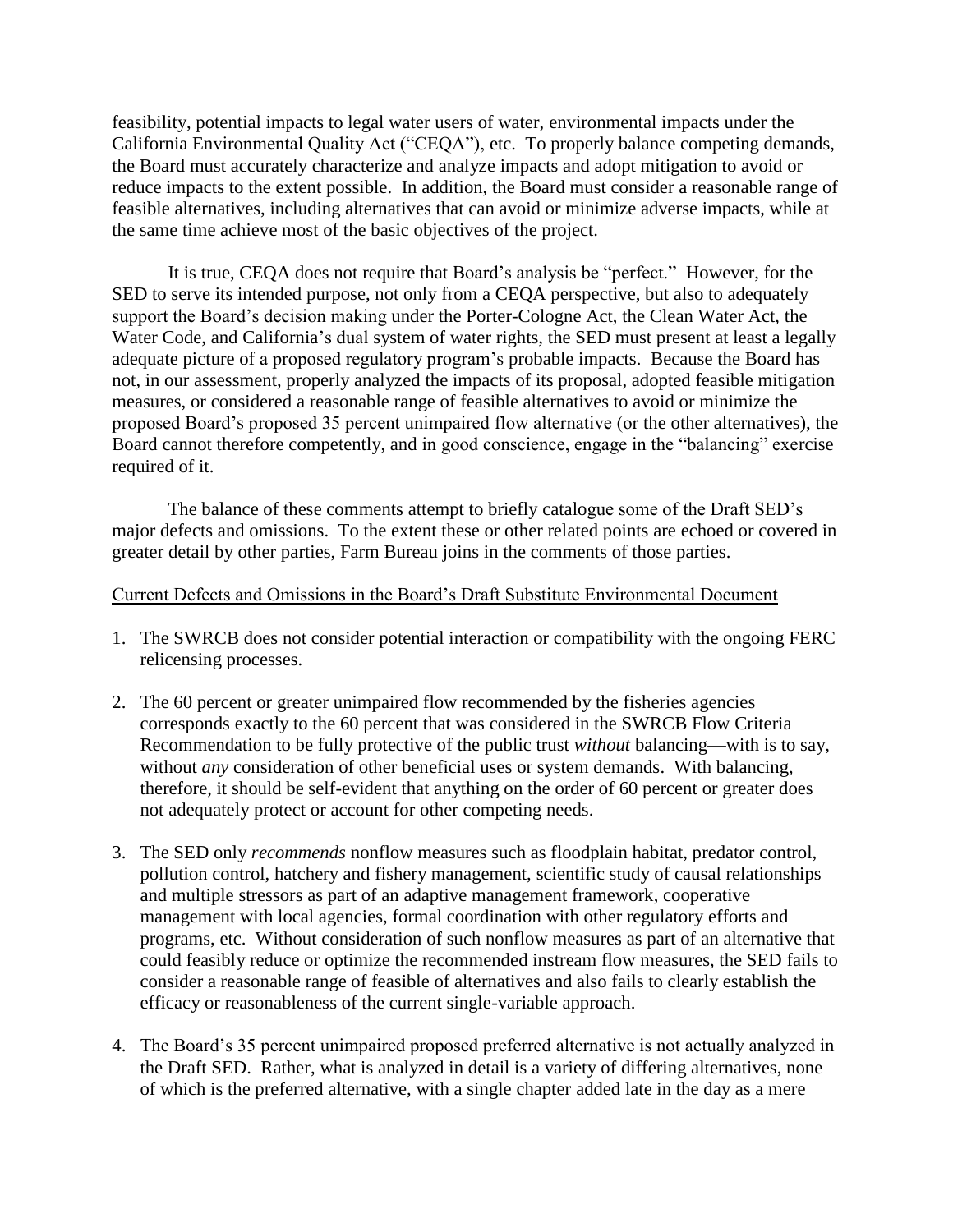stand-in for proper analysis of the proposed project. But, if the impacts of the proposed project are only approximately estimated in light of the differing alternatives receiving actual full treatment in the document itself, how then is the public—or the Board—to understand the true impacts of the Board's proposal?

- 5. Many comments by Fish and Wildlife and the other fisheries and regulatory agencies suggested that 35 percent is insufficient to do both "unimpaired flows" and pulse or peak flows, natural variability, geomorphic mobilization, year-round protection, etc., and that doing one thing, while failing to do the other will not meet the minimal needs of the fish, according to various metrics, including the elusive, imprecise, and completely unscientific "fish doubling" goal. These comments fail to understand that our state has a finite amount of water, whereas the competing demands and varied societal interests in how that finite amount of water is apportioned are complex and not unidimensional. If it is true that fish protection agencies cannot reasonably expect society at large to devote *so much* of our limited water supply to a single objective that our economy becomes a "sand box" for uncertain experimental manipulation without limit, then it may well be that our strategy for fish protection should properly be an *optimized strategy* that conforms, like other uses of water, to the universal applicable declaration of Article X, Section 3's of the California Constitution that "the water resources of the State be put to beneficial use to the fullest extent of which they are capable, and that the waste or unreasonable use or unreasonable method of use of water be prevented, and that the conservation of such waters is to be exercised with a view to the reasonable and beneficial use thereof in the interest of the people and for the public welfare."
- 6. As commented by many at the Board's workshop, the SED's reverse-image "worst case" assumptions on potential agricultural versus groundwater impacts may predict a potential upper range of impacts in a legal sense for either category. However, it clearly skews the analysis by not accounting for human behavior or long "experiential evidence" of the past. Under the current system, for example, it is well known that much of the lost surface water would almost certainly be made up by groundwater, at least anywhere where groundwater is available as an alternate supply. In agronomic terms, some of the shortfall could result in dry-year or permanent fallowing, but some of it would likely also be made up through groundwater pumping, increased efficiency, and potential crop shifting. The SED alternatives also do properly characterize baseline or no project conditions or account for realworld operations or water rights priorities. Although the precise mix of these likely responses is complex and difficult to predict with certainty, some credible mix of the foregoing could at least result in a far more realistic scenario, to in turn serve as the basis for better decision-making, more rational consideration of potential trade-offs, and more accurate evaluation of probable economic and environmental consequences and appropriate design of mitigation measures or selection of alternatives.
- 7. Because the SED does not properly analyze farmland, socioeconomic, groundwater, power, recreational impacts, it cannot properly propose or consider feasible alternatives or design appropriate mitigation.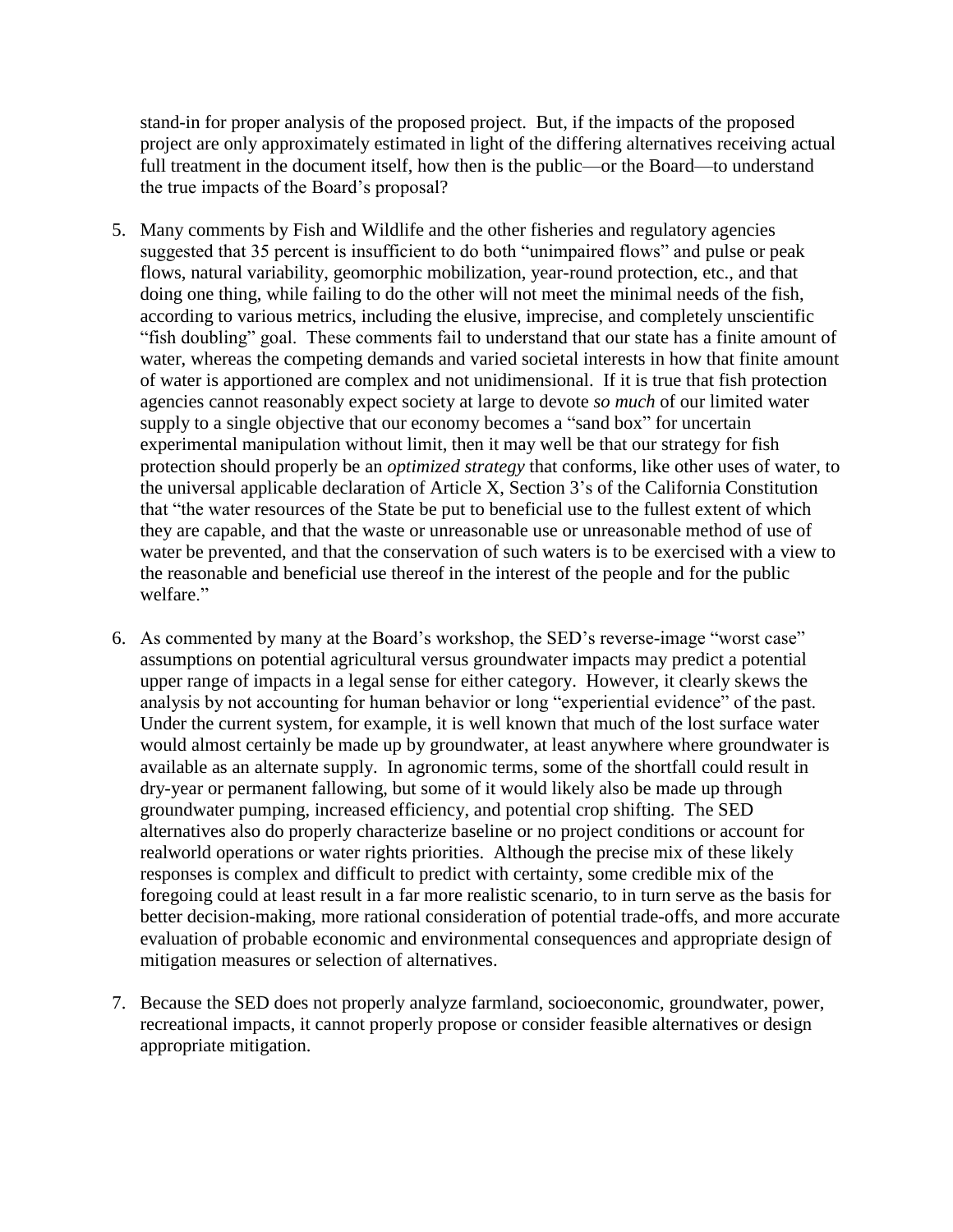- 8. Dry years and wet years are not created equally in terms of the relative severity of potential economic and environmental effects—and this is true from both a fish, as well as an economic and water supply standpoint. Yet, the SED and proposed 35 unimpaired approach imposes the same template on both year types, without considering appropriate off ramps, optimization of limited resources, or additional flexibility in the driest, high impact years.
- 9. The proposed proposal significantly accentuated dry year hammer fails to account for the relative lack of economic and operational elasticity in terms of the limited ability of farmers in an area uniquely dominated by small, multi-generation family farms of 40 acres of less to forego income through fallowing one year, waiting out the bad times in hopes of better times to come. Predictably, if the Board's proposal does not eliminate many farms altogether, another probable effect will be consolidation of many small family farms under corporate ownership, with a corresponding loss of rich heritage and diversity.
- 10. Comments at the Board's worship were rife with references to the current proposal's obvious severe and, currently, insufficiently analyzed and unmitigated impacts to local groundwater resources. These impacts include foreseeable groundwater overdraft, air quality and power generation impacts from additional pumping, increasing competition for limited groundwater resources, greatly reduced and constrained opportunities for sustainable conjunctive use strategies, dropping yield, potential loss of underground storage space through compression, serious impacts to small communities depending on groundwater as their sole drinking water supplies, worsening quality, potential subsidence, and probable worsening and eastward movement of Westside drainage and salinity intrusion problems.
- 11. The SED's dismissive treatment of so-called "low-value" crops, and that of many uninformed commentors at the Board's recent workshop, overlooks the fact that many of these so-called "low value" crops in fact provide indispensable support for California world class "high value" dairy industry.
- 12. Feasible, surer-thing ways to replace lost jobs and revenues from declining (and long-term unsustainable) commercial ocean fisheries include expanded permitting and improved environmental regulation of large fish farming operations, in addition to intelligent use of modern conservation hatcheries.
- 13. The SED fails to analyze potential adverse impacts of its proposal to the human food supply.